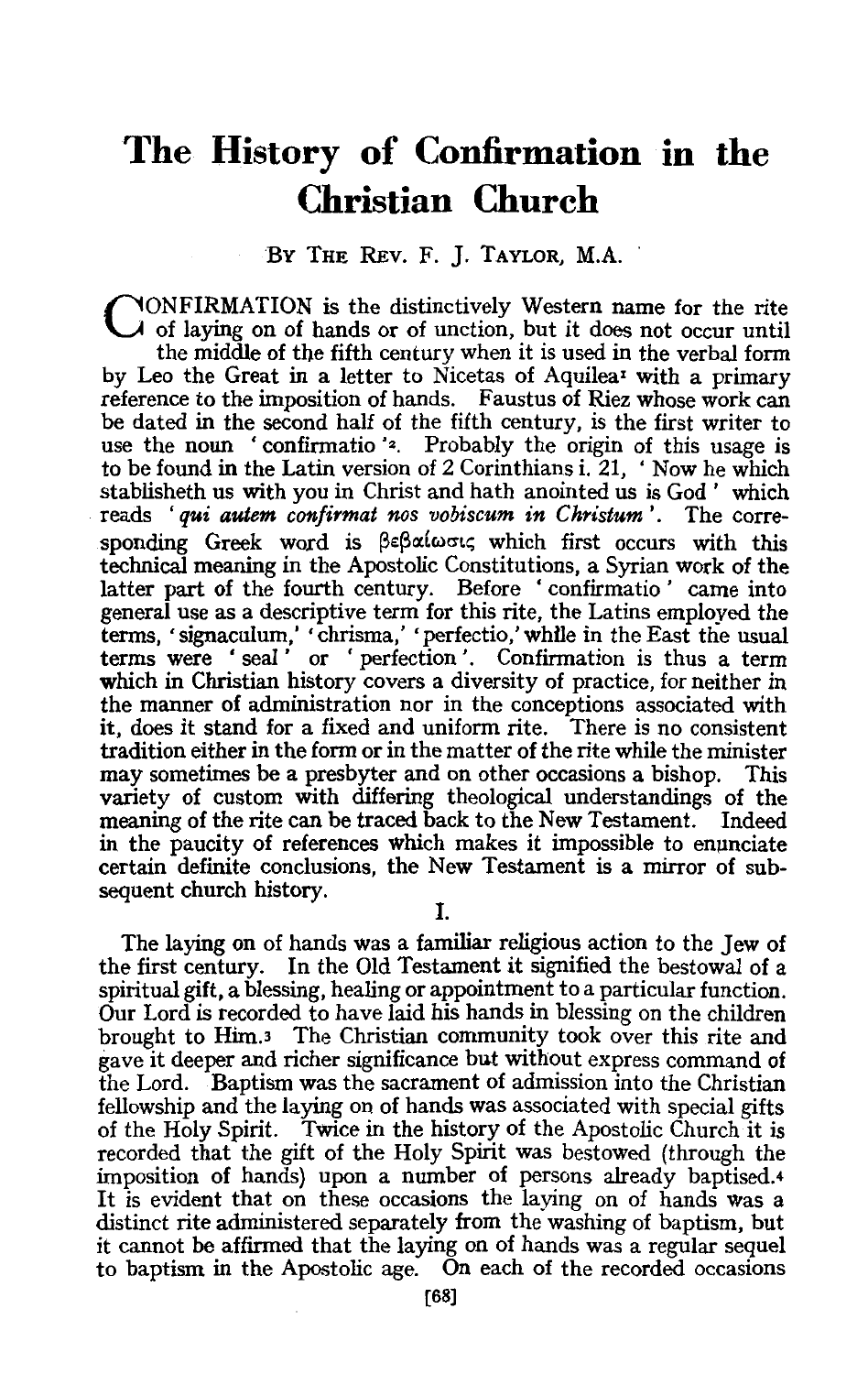the gift of the Spirit resulted in the manifestation of ecstatic qualities and the stories may have been told primarily in the interest of these prophetic gifts. Again it is impossible to know whether these incidents are to be regarded as typical illustrations of early church order or as evidences for the abiding presence in the community of the Spirit bestowed at Pentecost and now dividing to every man, severally, as He will, the gifts of His power. It must be remembered that other passages such as the story of Comelius tell of the same gift of the Spirit bestowed without either baptism or the imposition of hands, which suggests that Luke's real interest lay in the gift of the Spirit and the evident tokens of His presence and not in the media of His coming. The evidence does not allow of any certain conclusion about the minister of such a rite, whether or not he must be of apostolic rank, nor is there any indication that in post-apostolic generations its administration was to be confined to any particular grade of ministers. The reference in the Epistle to the Hebrewss to the laying on of hands as one of the six foundation principles of the doctrine of Christ would suggest a frequent use of the ordinance before the end of the first century. association of ' baptisms ' and ' laying on of hands ' in this passage seems to indicate confirmation, though the laying on of hands was also used for other purposes. It is likely that in the undeveloped form of ministry prevalent at that time, all accredited ministers would be capable of administering such a rite. •

The two centuries following the Apostolic age were marked by great but almost silent development in the rites of the Christian Church. From the rudimentary elements visible in the apostolic period, the rites were gradually developed into the forms which were later embodied in the liturgical books. Justin Martyr, in his first Apology, gives an account of baptism as it was administered in the Roman Church soon after the middle of the second century.<sup>6</sup> A period of preparation and instruction preceded baptism which was administered after a profession of faith and a promise to live according to the teaching that had been received. After the baptism all returned to the place of religious assembly, "to make common prayers for ourselves and for the enlightened person and for all others everywhere " and to share in the Eucharist. The rite is called ' regeneration ' and the ' washing ' or enlightenment' and there is no allusion to confirmation. It is difficult to assess the value of the evidence afforded by the Didache, • that spoilt child of criticism *'7* but if, as seems likely, it dates from the later part of the second century, the absence of any reference to confirmation in its detailed instructions for baptism is significant.

The most important feature in the life of the second century church was the struggle with Gnosticism and in the absence of orthodox evidence, information coming from Gnostic sources bears witness to interesting developments in the rite of initiation into the Christian fellowship. The Acts of Thomas which is probably a third century work of Syrian origin describes the rite of baptism preceded by unction<sup>8</sup>: ' Holy oil, given us for sanctification . . . Let thy power come and rest on thy servant Mygdonia; and heal her through this unction . . . When she had been baptized and had dressed herself, he (the apostle) broke bread and took a cup and made her communicate in the body of Christ and the cup of the Son of God and said, ' Thou hast received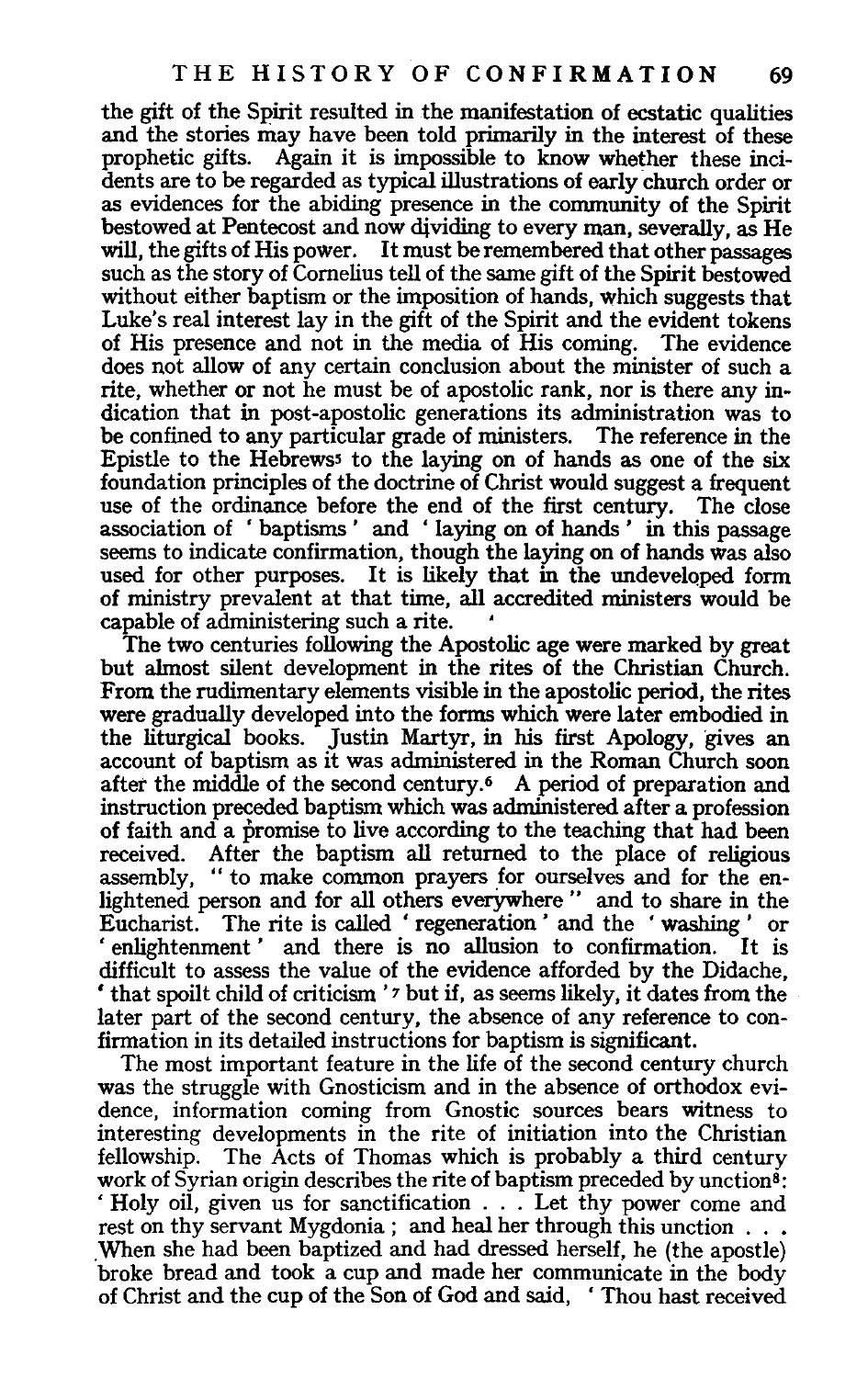the seal, and won for thyself eternal life.' " The practice of unction before baptism appears to have been in general use among Syriacspeaking Christians, nor was it confined to them since they were pioneers in liturgical work and their influence spread to other areas. The difficulty posed by the early Gnostic and Syrian evidence is to know whether these rites reflect general Christian practice at the time or whether the origins of many of the features of later confirmation are to be found here.

11.

The evidence for orthodox practice comes to light in the writings of Tertullian and Cyprian in the third century. The word catechumen, though of Greek origin, first appears in their writings and shows that careful preparation and discipline preceded the reception of baptism. After prayers, fastings and vigils the candidates were assembled before the bishop at some time in the solemn season between Easter and Pentecost and renounced " the devil, his pomp and his angels". Baptism was then performed with three immersions, at each of which a question on belief in the Trinity was put to the candidate. This was followed by unction, signing and imposition of the hand. The newly baptised and confirmed then participated in communion, and partook of a draught of milk and honey as a symbol of the blessings of the Promised Land into which they had entered. Tertullian furnishes a commentary on the significance of these ceremonies in an eloquent passage in the treatise 'De Resurrectione Camis': " The flesh is washed, that the soul may be rid of its stain ; the flesh is anointed, that the soul may be consecrated; the flesh is signed with the cross, that the soul also may be protected ; the flesh is overshadowed by the imposition of the hand, that the soul also may be illuminated by the Spirit ; the flesh is fed with the Body and Blood of Christ, that the soul also may be made fat from God."<sup>9</sup> Several comments may be added on this evidence. First, what now appear amongst us as three separate though related acts, baptism, confirmation and first communion, in the third century formed one liturgical act of admission into the Christian church and participation in its privileges. Secondly, these ceremonies, like all ancient baptismal rites, were designed for the use of adults. The practice of infant baptism was spreading rapidly in the third century, although Tertullian did not like it and urged its postponement: " If any understand the weighty import of baptism, they will fear its reception more than its delay."<sup>10</sup> Thirdly, the gift of the Spirit is explicitly attributed to the imposition of the hand: "Not that in the waters we obtain the Holy Spirit ; but in the water under the influence of the angel, we are cleansed and thus prepared for the Holy Spirit ".n Unction is the token of consecration " from the old discipline wherein on entering the priesthood men were wont to be anointed with oil from a horn " $.12$ " "The hand is laid on us invoking and inviting the Holy Spirit through the words of benediction . . . over our cleansed and blessed bodies, willingly descends from the Father that Holiest Spirit : over the waters of baptism, recognising as it were His primeval seat, He reposes ".<sup>13</sup> Fourthly, the minister of such rites is the bishop. Admission into the Christian fellowship is so solemn an act and so great a matter of importance for the Christian community itself, that it is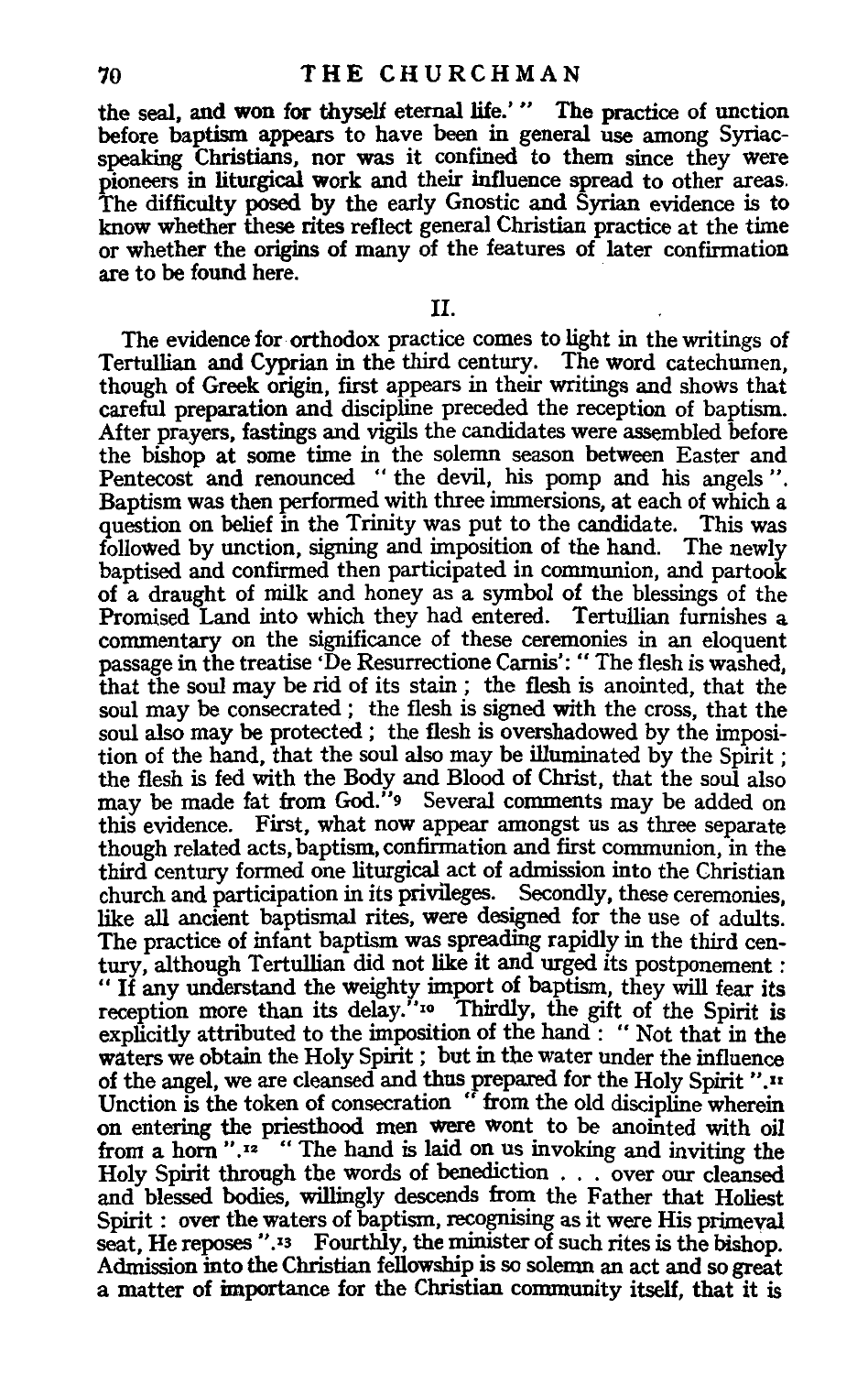desirable that one of the chief officers of the community should be the agent of divine grace on the occasion.

Ill.

Three factors in the developing life of the church were destined to exercise profound and far-reaching influences both on the theology and on the liturgical practice outlined above. In the first place as Christianity moved out of the missionary period of its early life into the stage when many could look back on several generations of Christian forbears, infant baptism became the normal practice justified by the analogy of the rite of circumcision in the *Jewish church*. Secondly, the Christian community itself had multiplied so rapidly in numbers and influence that it was hardly possible to restrict baptism to the former period of Easter to Pentecost. If infants were to be baptised within eight days of birth then the rite would have to be administered at all seasons of the year. Thirdly, the geographical expansion of the Church went hand in hand with a growing tendency for bishops, as among the few well-educated and experienced men available, to become preoccupied with civil affairs, so that it was a physical impossiblity for them to be present at every baptism-confirmation. There were various ways in which this changing situation could have been confronted. One method which was rejected particularly in the West, would have been a great increase in the episcopate. A second method which was in fact followed in the East was the delegation to the presbyter of the right to administer baptism-confirmation as one rite of admission to full membership in the Church of Christ. The question whether the presbyter could confirm does not appear to have been raised in the East but merely assumed, since the administration of the rite in its completeness came to be in the hands of the presbyters. Thus the unity of the rite of initiation consisting of baptism, confirmation and first communion was preserved. But, apart from certain compressions, a rite originally designed for adult catechumens was used without significant change for infants. The practice of the Orthodox church has remained unchanged to this day. A modem Eastern theologian, commenting on the Sacrament of Chrism, declares it to be " absolutely necessary for the accomplishment of the purpose of baptism " as is shown by the practice of the Apostolic and post-Apostolic church.<sup>14</sup> The matter of the rite is not the laying on of hands but anointing with chrism, the minister is the priest and normally the recipients are infants a few days of age. The preparatory parts of the rite represented by the catechumenate have largely disappeared as a logical result of this development. Eastern theologians contend that there are no adequate grounds for depriving infants of the gifts of the Holy Spirit and of the rights of full membership in the Church, implied in the practice of the Western church which separates the two Sacraments. The special relationship of the episcopate to the rite of initiation, characteristic of the early centuries, has not been entirely obscured since the chrism can only be consecrated by the bishop, and the priest anoints with this consecrated oil. In this way the bishop is still designated the minister of the sacrament which is distributed through priests for the convenience of the faithful, " thus not depriving, even temporarily, the faithful from the grace conferred through this sacrament ".•s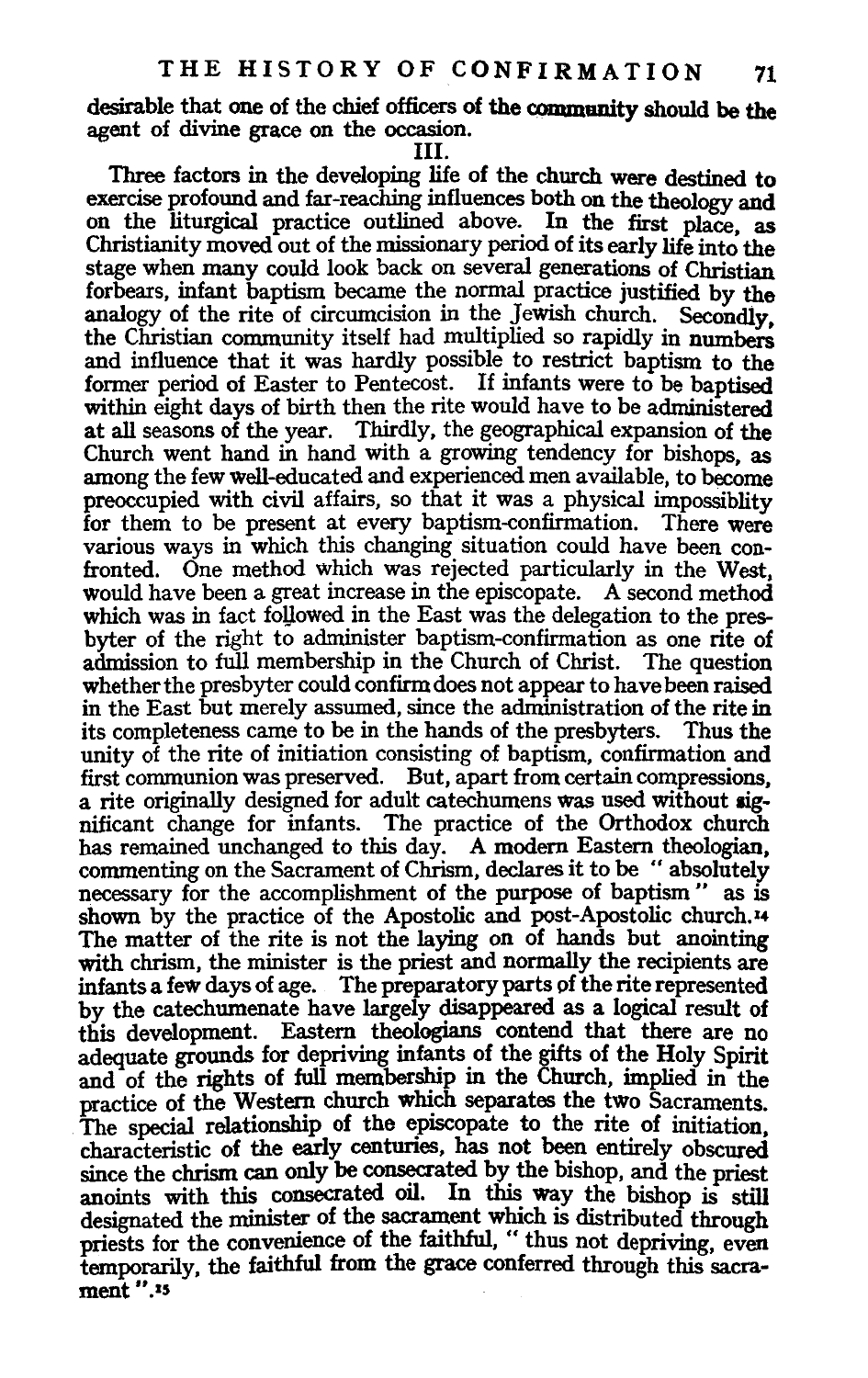The third way of dealing with a changing situation was the method actually followed in the West. Infant baptism rapidly became universal after the fourth century, and current sacramental theology, based on an *ex opere operato* doctrine provided the necessary justification. The large dioceses in the West made it impossible for a bishop to attend the baptism of more than a small portion of his flock and priests, through the pressure of circumstances, became the normal ministers of this sacrament. (Indeed in earlier times, priests and deacons had assisted the bishop in the baptism but not in the anointing.) Neither the Pope nor the bishops were willing to surrender entirely the prerogatives of the episcopate in the initiatory rites of the Church. Hence the separation of the rite into the two distinct rites of baptism and confirmation followed as a practical necessity. But this separation was neither a simple nor a speedy process and priests in some parts of the Western church maintained for centuries their claim to confirm as well as to baptize. 16 Jerome writing in 379, assigned confirmation to the bishop as a matter of orderliness and dignity but not as a fundamental necessity, since he was well aware that a strict limitation of the power to confirm, to the bishops might prove very inconvenient for people living in remote places. The practice of episcopal confirmation was rather " for the honouring of the bishop's office than from law of necessity ".<sup>17</sup> It was inevitable that he should regard the practice in this light as he believed confirmation to be that part of baptism which conferred the gift of the Holy Spirit and he could not contemplate large numbers of the faithful deprived of this gift for many years through lack of adequate episcopal visitation. In a letter written early in the fifth century to Decentius of Gubbio, 1s Pope Innocent I revealed the determination of the Roman bishops to restrict the power of confirming to the episcopate. Presbyters might anoint the head with chrism previously blessed by the bishop but the signing of the cross on the forehead (the vertical unction) was to be reserved to bishops when they gave the Holy Spirit. Presbyters did not accept this ruling without a struggle for a Council of Orange later in the same century forbade two chrismations, indicating that they had continued to exercise what they believed to be their right. It is noteworthy that the imposition of hands is not mentioned by Innocent in his letter. As in the East, so in the West anointing had come to take the place of the laying on of hands as the matter of the rite, though it is probable that the signing of the forehead of the candidate with the Cross was regarded as including the imposition of the hand. The pontifical of Egbert, Archbishop of York (tenth century) contains interesting evidence for the administration of Confirmation in that period. 19 After-prayer for the sevenfold gift of the Spirit, the bishop put the chrism on the forehead of the candidate in the form of a cross, saying, 'Receive the sign of the Holy Cross, by the chrism of salvation, in Jesus Christ, unto eternal life'. Other prayers followed but there was no laying on of hands as a distinct action. In some forms of the rite the bishop was. directed to extend his hands towards or over the candidates but in others this was omitted entirely.

The practice of the Western church was thus, in the course of time,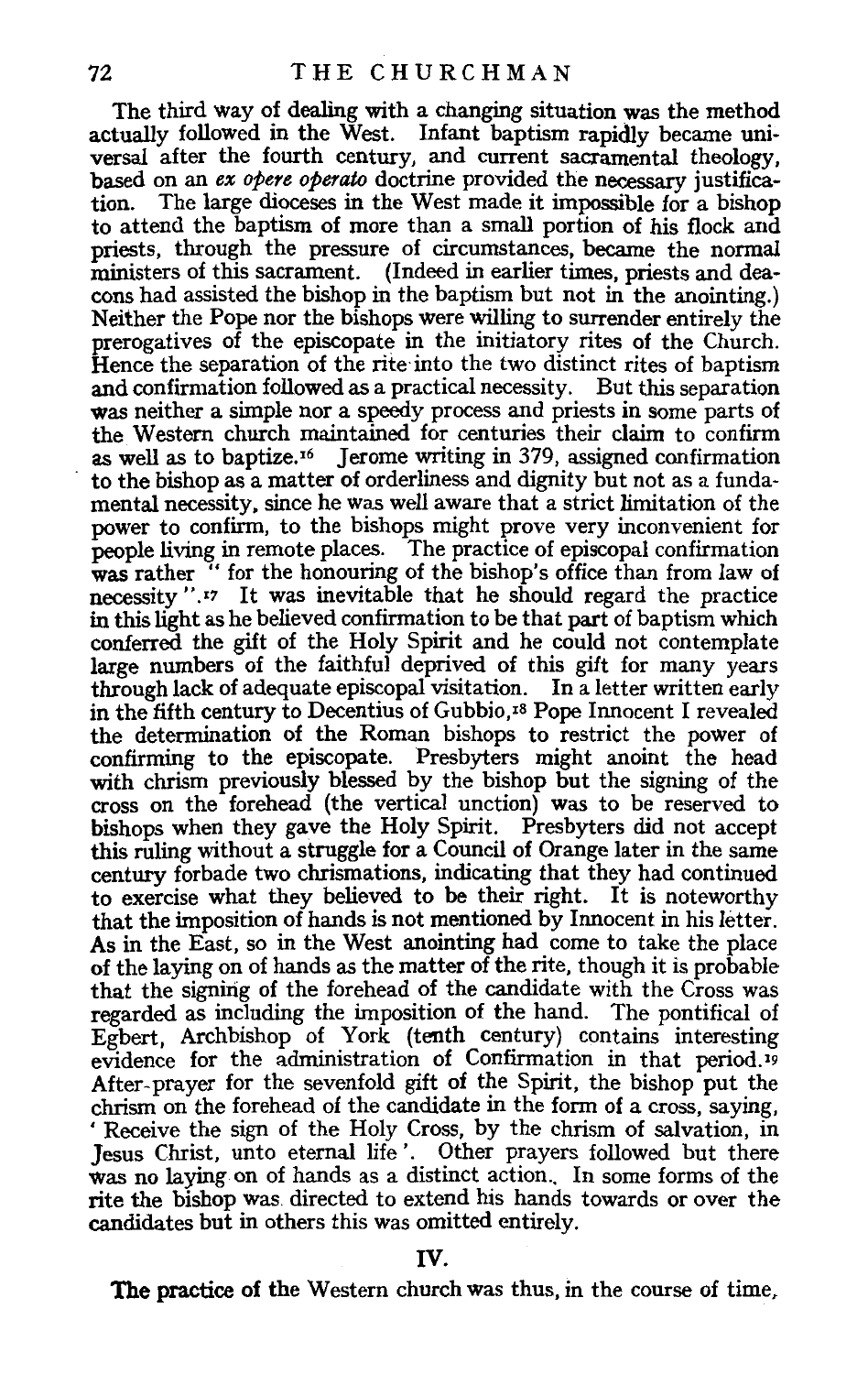sharply divided from the custom of the East and it can be said that with rare exceptions, by the time of Charlemagne in the West, baptism and confirmation were administered as two distinct rites often separated by a considerable period of time. Many practical problems followed upon this separation for bishops were increasingly preoccupied with affairs of state and most of them presided over huge dioceses with inadequate episcopal help. For this reason it became quite common for communion to be given to those who were baptized but had not been confirmed through no fault of their own. Clearly they could not be deprived indefinitely of the benefits of the eucharist, that is of a sacrament counted necessary to salvation, through the pastoral inefficiency of the hierarchy. It is still a common practice in the Roman church to give first Communion to children before they are confirmed ; in some cases immediately before Confirmation, in others with a considerable interval between the two rites, in order to allow of further instruction.

Medieval English Synods favoured early Confirmations. A synod held at Exeter in 1287 ordered that children were to be confirmed before they were three years old and parents who neglected this rule were to fast every Friday on bread and water until their children were con-<br>firmed. Apparently children were to be brought to the bishop at the first opportunity given by his presence in the neighbourhood. This is the probable explanation of the rule that children were to be confirmed within three years since the bishop was expected to make a visitation of his diocese once in every three years. On the continent about the same time, a Synod of Cologne (1280) directed priests to admonish parents to bring any children yet unconfirmed to the bishop at the age of seven years and upwards. The manner of administration was often perfunctory and even scandalous, crowds surrounding the bishop who would sometimes confirm from horseback. The great emphasis on the Eucharist and the obstacles in the way of the regular administration of confirmation led to the obvious result of widespread neglect of the rite. Despite the fact that it had been officially ranked as one of the seven sacraments in the Sentences of Peter Lombard in the middle of the twelfth century, ecclesiastical authority was obliged in practice to admit that it was not a necessary preliminary to communion. Consequently the laity did not value it very highly and in 1281 Archbishop Peckham in his Lambeth Constitutions sought to remedy the abuse. " Many neglect the Sacrament of Confirmation for want of watchful advisers; so that there are many, innumerable many, who want the grace of Confirmation, though grown old in evil days. To cure this damnable neglect, we ordain that none be admitted to the Sacrament of the Lord's Body and Blood that is not confirmed, except at the point of death, unless he have a reasonable impediment ". 20 This regulation passed into the Sarum Manual and thence into our Prayer Book as the rubric printed at the end of the Confirmation service ; ' and there shall none be admitted to the Holy Communion, until such time as he be confirmed, or be ready and desirous to be confirmed '.

A study of medieval theologians illustrates a corresponding theological uncertainty about the institution, the matter, the form and the minister of Confirmation. Four views have been current in the West on the essential matter of this rite, formally declared a Sacrament.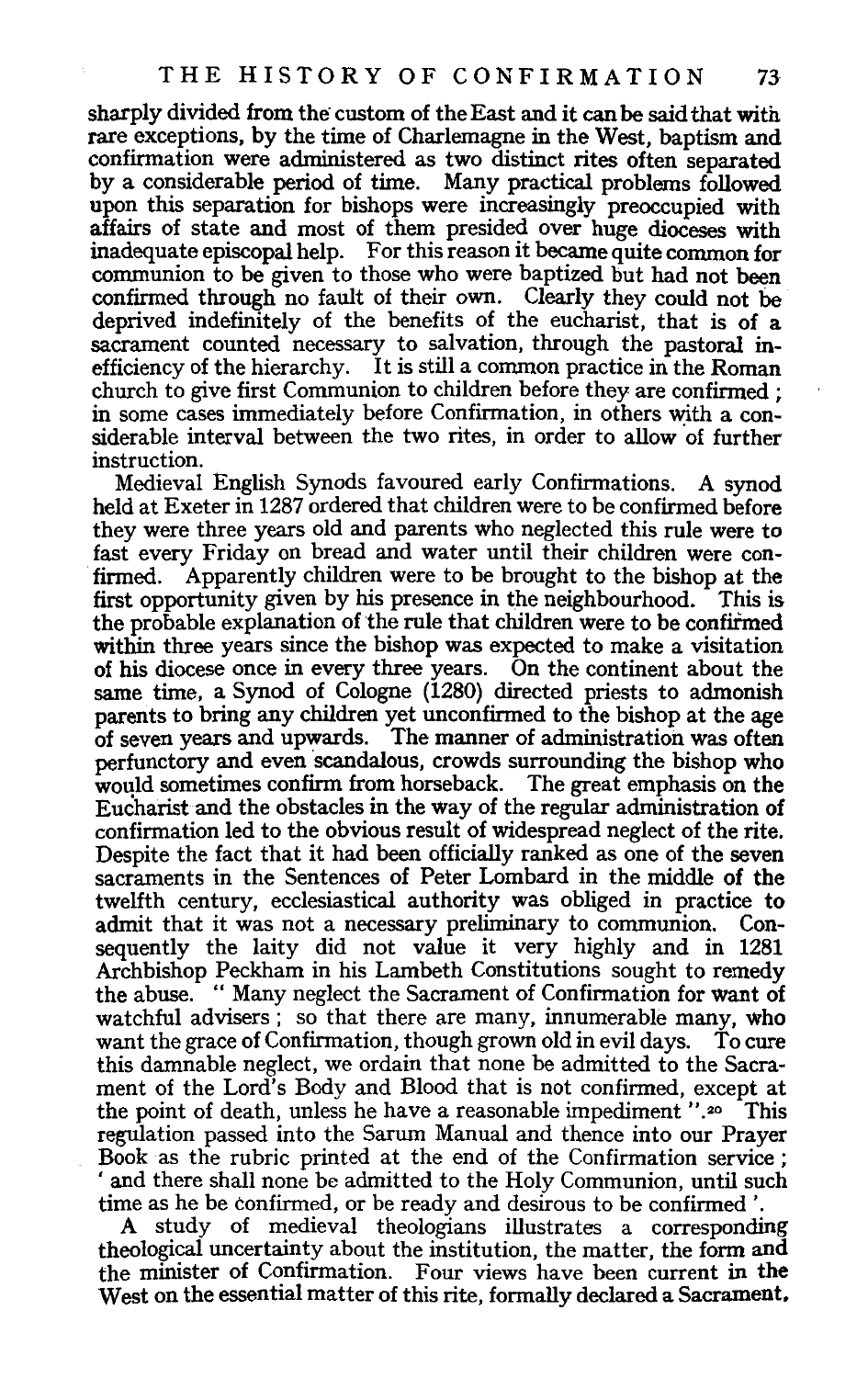Ante-Nicene testimony generally holds that the essential matter consists in the imposition of hands alone. Eastern theologians regard Chrism as the matter of confirmation, although they are prepared to concede the imposition of hands as sufficient Confirmation. view has found slight support in the West. Some regard the essential matter as consisting in either the imposition of hands or the chrism and Aquinas describes chrism as *conveniens materia huius sacramenti*  viewed in the light of the established usage of the church.21 The most generally accepted view is that the matter is imposition of hands and chrism conjointly, that is, the action which takes place in the anointing, accompanying the words ' *et confirmo* te *chrismate salutis* '. There is a similar uncertainty about the form, partly on account of the lack of exact knowledge of early precedent. Aquinas regards the formula ' *consigno* te *sequo crucis* ' as the *conveniens forma* of Confirmation, but in the Ordo Romanus of the eighth century the sufficient formula is given as *•confirmo te in nomine.'* Normally the Bishop alone is the minister of the rite but priests have been extraordinary ministers of the sacrament by special delegation from the Pope in cases of missionary exigency. The precedent created by Gregory the Great could not be entirely ignored, for in 594 he had written to Januarius of Cagliari in the following terms : ' It has reached us that some have been offended because we forbade presbyters to touch the *baptizandi*  with the chrism. For our part, indeed, we did according to the long standing usage of our church ; but if it be true that some are distressed about the matter, we allow that where bishops cannot be had, presbyters also are to touch the *baptizandi* on their foreheads with the chrism."22 Where bishops were not available, the Sardinian presbyters were clearly authorised to confirm. The general disallowance of priestly confirmation in the West is clearly a matter of discipline which can be dispensed with by authority. It is worth noting that in the two Italian dioceses administered by the abbots of Monte Cassino and La Cava, these prelates, though only presbyters, administer Confirmation with chrism previously consecrated by a bishop.

As a consequence of these theological difficulties, the Council of Trent did not formulate many canons on the subject and the aim of the deliberations was defensive rather than definitive. It was content to affirm Confirmation to be a Sacrament, to decide that the ordinary minister is a bishop and to condemn those who maintain that to ascribe virtue to the sacred chrism is to offer outrage to the Holy Ghost. Elsewhere, the Council defined ' in Confirmation, a character is imprinted in the soul, a certain spiritual and indelible sign, on account of which the sacrament cannot be repeated '.<sup>23</sup> It was this theological uncertainty together with the elaborate ceremonies of the Sarum rite already declared by Wycliffe to be " a piece of pompous mummery " which confronted the Reformers in their task of theological and liturgical reconstruction.

V.

On one point all the Reformers were agreed, in treating Confirmation as an ecclesiastical ordinance and not a sacrament. They could find no warrant in Scripture for supposing that it possessed the same importance as Baptism or the Lord's Supper. There was no record of its institution by the Lord or of its regular practice by the Apostles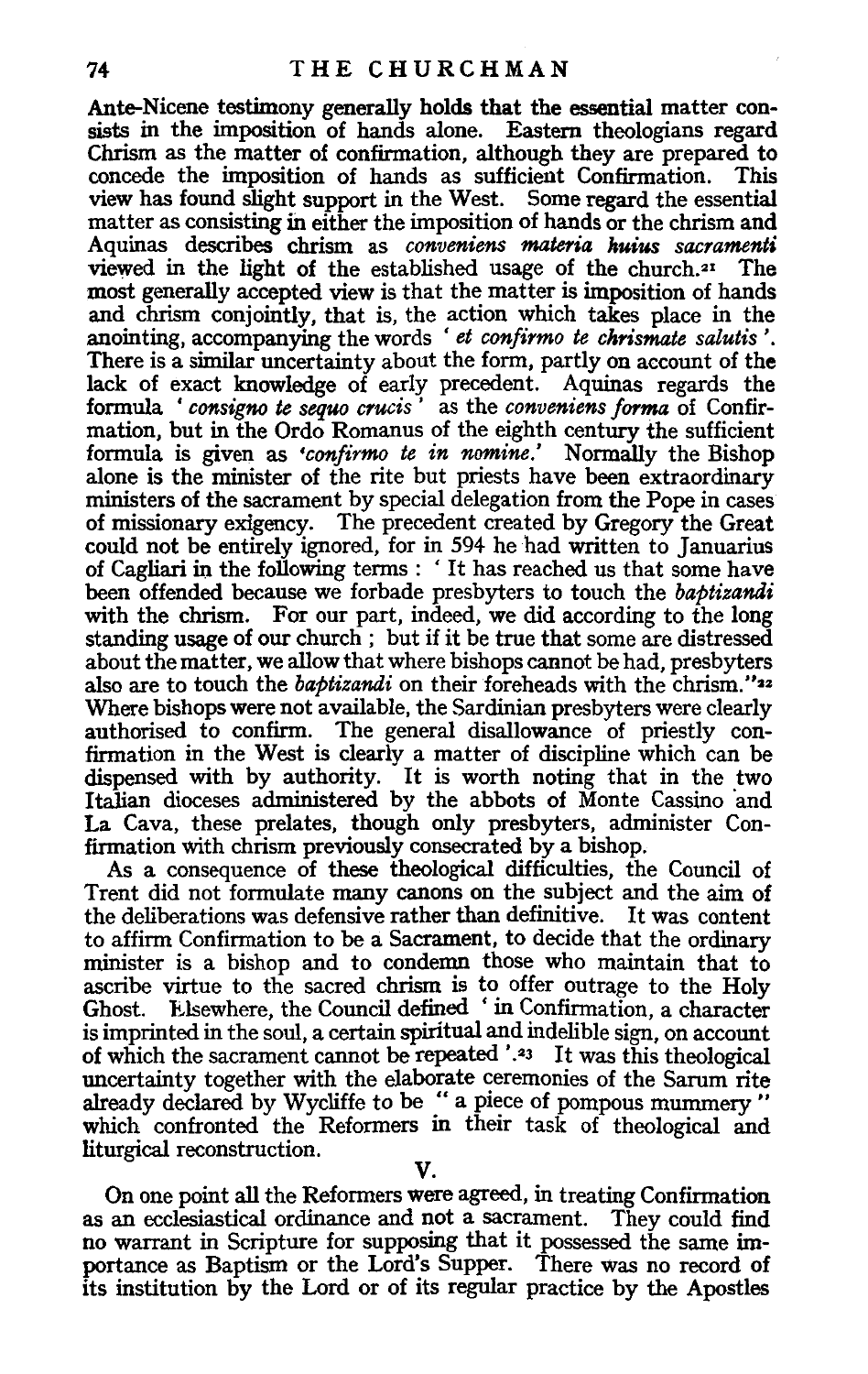.and there was no Word of Promise attached to make it a sacrament of the Gospel. Consequently in the disturbed conditions of ecclesiastical order in the sixteenth century it did not seem to be a matter of concern if the primary responsibility for its administration was placed on the parish parson. Secondly the Reformers were also in substantial agreement in their emphasis on the instruction to precede confirmation so that it should become the occasion of a deliberate and public confession of faith on the part of those who had come to years of discretion. It should be remembered that children reached maturitymuch earlier in the sixteenth century than they do today. Abundant evidence for this fact is to be found in marriage records and in the very early age of the majority of undergraduates. Thus Confirmation has no mean place in the grand controversy with Rome which fills the record of the Reformation.

In the Lutheran churches, confirmation is treated with high seriousness as a great moment in the Christian life of the candidate and in the family life of the Church. The minister of confirmation is the parish pastor and not the bishop, even although as in the Church of Sweden an unbroken episcopal succession has been maintained since the Reformation. In Sweden it is not uncommon for the minister to extend his hands towards the candidates as in the Roman rite but in the Danish and Norwegian churches the imposition of the right hand on the candidate's head is prescribed in the Services. Prominence is given both to instruction and to a public examination of the candidates beforehand and there is no emphasis upon any particular gift of the Holy Spirit associated with the rite.

Calvin was not without a sound appreciation of the proper value of Confirmation, if purged of the unscriptural accretions of the centuries. It was, he says, in ancient times customary for the children of Christians after they had grown up to appear before the bishop to fulfil that duty required of such adults as presented themselves for baptism. "In order that this act ... might have more reverence and dignity, the ceremony of laying on of hands was also used.  $\ldots$ This laying on of hands which was done by way of benediction, I commend and would like to see restored to its pure use in the present day." But the absence of instruction and catechising prior to Confirmation and the prominence given to anointing in place of the laying on of hands drew forth his severe condemnation. "Who taught them to seek salvation in oil ? Who taught them to attribute to it the power of strengthening ? " Baptism and confirmation without instruction or catechising was tantamount to dissevering " the proper promises of baptism from baptism. "=4

Despite this lead given by Calvin himself, the Reformed churches have mostly contented themselves with courses of preparation for first Communion, although within late years the tendency has been towards the observance of a rite. The French Reformed Church has a service for the admission of catechumens to the Lord's Supper in which after public examination in the faith the minister lays his hand on the head of each person kneeling before him with the words *"je te confinne tlans l' alliance du bapteme au nom du Pere, du Fits et du Saint-Espril.''•s*  In the Church of Scotland after classes for instruction, the minister recommends to the Kirk Session the persons to be admitted to full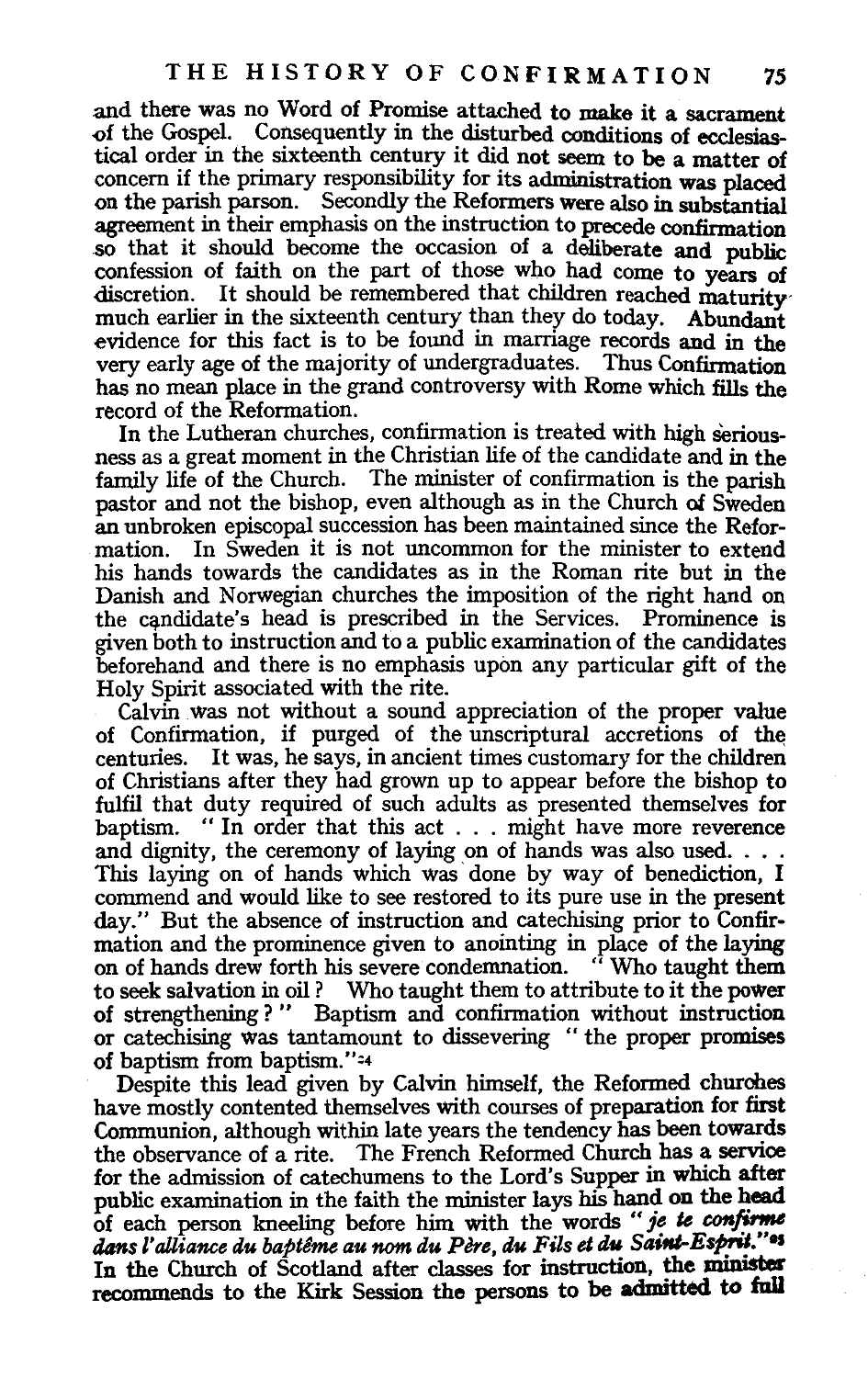church membership and a date for Confirmation is appointed. At that service the presiding presbyter invokes the Holy Spirit on the candidates for the .confirmation of their baptismal grace and of the vows they have made.

The Church of England presents the example of a reformed church which deliberately retained Confirmation and made the bishop the sole minister of the rite, while reconstructing the service on the basis of apostolic practice as recorded in the New Testament. In common with other evangelical churches, the title of sacrament is restricted to Baptism and the Lord's Supper and the rite is so constructed that the salient feature is the solemn profession of the candidates in the renewal of the baptismal vows. The episcopal action is limited to prayer and the imposition of the hand on the head of each candidate. The use of chrism and the sign of the cross are discontinued. The absence of any assertion of a specific gift through the laying on of hands is a definite characteristic of the teaching of the Fathers of the Church of England. Laying great stress on catechising they regarded Confirmation as the decent public recognition as full members of the Church of those who had demonstrated their knowledge of the faith and publicly testified their personal belief. The blessing of Confirmation resulted from the prayers of the bishop and the congregation, and the laying on of hands was, in Hooker's phrase, "a ceremony betokening our restrained desires to the party, whom we present unto God by prayer ".•6 Thomas Rogers who, as chaplain to Bishop Bancroft, may be regarded as a good churchman, published in 1587 an exposition of the Thirty-Nine Articles. He set forth the teaching of the Church of England in these terms: "Touching Confirmation ... rightly used as it was in the primitive church it is no sacrament, but a part of Christian discipline, profitable for the whole church of God ". Among the errors which he stigmatises as ' damnable and dangerous doctrine ' are the doctrines that the minister '' must be a bishop and none inferior minister " and that " the Holy Ghost is given in full ".<sup>27</sup>

The practice of Confirmation in the Church of England did not for a long while conform to the serious standard of reformed doctrine set out in the rite itself. Robert Cawdry, who was deprived of his benefice of Luffenham in 1587 for defying the rubrics of the Prayer BooK, appealed against his sentence to Lord Burleigh, in the course of which he said that the Bishops themselves " for the most part these twenty-nine years had not observed it . . . in not confirming of children as the book appointed ".<sup>28</sup> Four years later, Whitgift found it necessary to issue to the bishops of his province an urgent letter " for the better observance of catechizing and confirming of youth ".•9 The testimony of Baxter shows that more than a generation later, about 1630, conditions were no better. He describes how the bishop came into the neighbourhood and he and other boys ran to see him. "The bishop neighbourhood and he and other boys ran to see him. examined us not at all in one article of the faith ; but in a churchyard in haste we were set in a rank and he passed hastily over us, laying his hand on our heads and saying a few words which neither I nor any that I spoke with understood ; so hastily were they uttered and a very short prayer recited and there was an end. But whether we were Christians or infidels, or knew so much as that there was a God, the bishop little knew or inquired. And yet he was esteemed one of the best bishops